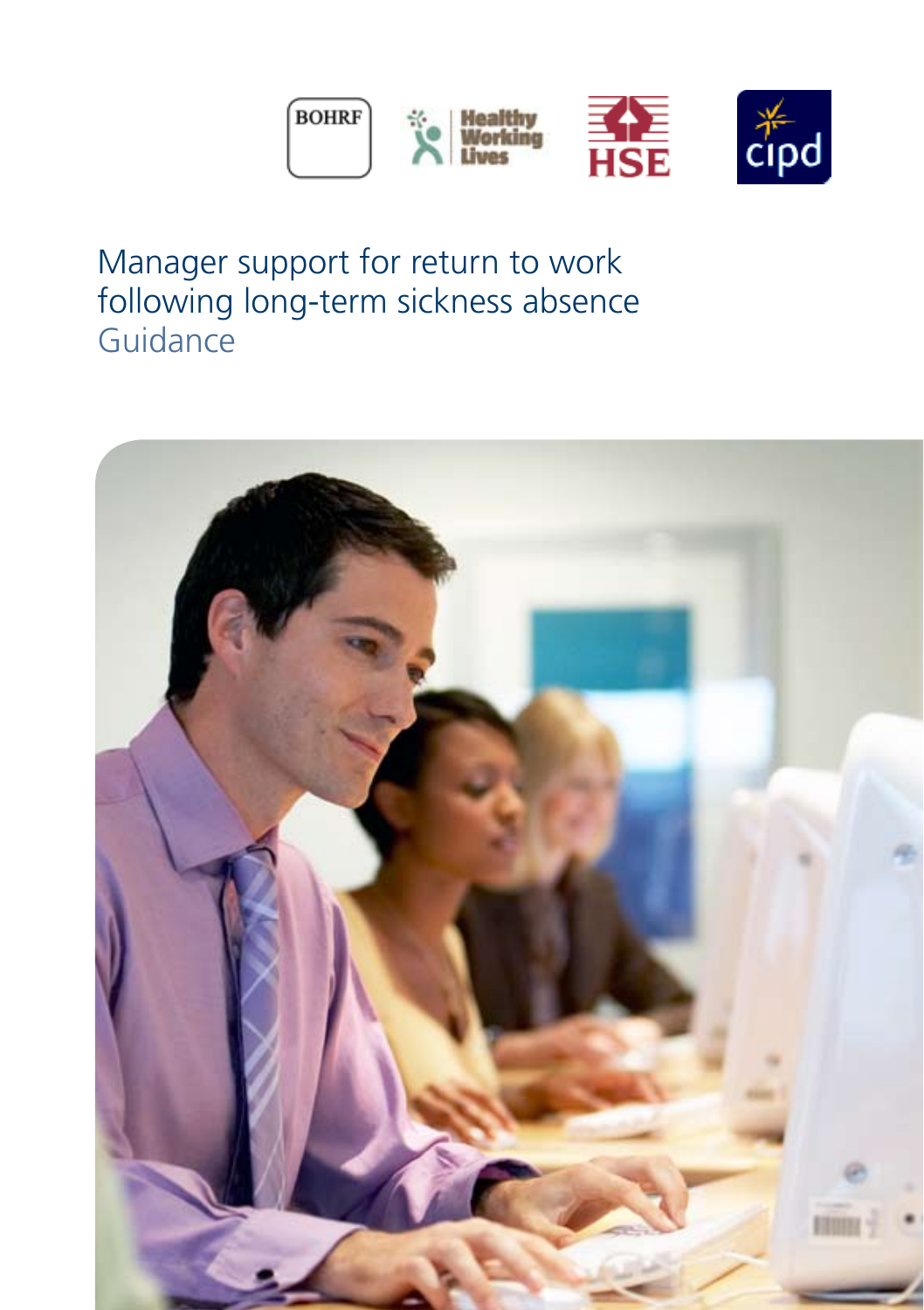# **Manager support for return to work following long-term sickness absence: guidance**

# What is long-term sickness absence?

Long-term sickness absence is typically defined as four weeks or more continuous absence. Currently, the most prevalent conditions responsible for long-term absences are stress, anxiety and depression, back pain, coronary heart disease and cancer, with all of these predicted to increase in the years ahead.

## Why there is a need to tackle longterm sickness absence

### **Organisational perspective:**

- Sickness absence is a persistent problem for organisations and presents a major public health and economic concern.
- Dame Carol Black's 2008 review of the health of Britain's working population, *Working for a healthier tomorrow*, found the economic costs of sickness absence and worklessness associated with working age ill-health are over £100 billion a year. Her report estimated that around 175 million working days were lost to illness in 2006.
- Sickness absence costs employers approximately £11 billion per year, with long-term sickness absence contributing up to 75% of absence costs.
- While long-term absences account for only 5% of absence episodes, these absences account for over 40% of the total working time lost.

#### **Employee perspective:**

- It is now widely accepted that work is good for employee health and can help to reduce health inequalities.
- For employees, returning to work represents a return to a sense of normality, which

brings an increase in self-respect, selfesteem, mental well-being and social inclusion as well as financial stability and independence.

- Failure to return to work has been linked to poorer health outcomes for employees and potential relapses into secondary cases of long-term sickness absence.
- A timely, well-planned and well-executed return-to-work process will have substantial positive benefits for an employee's wellbeing and rehabilitation and could also prevent potential relapses.

While there have been significant advances in rehabilitation policies and return-to-work interventions, employees still continue to experience difficulties returning to work following long-term sickness absence. Line managers play a crucial part in the return-towork process and in the health and well-being of their employees, so it is vitally important that they be helped to manage the return-towork process effectively.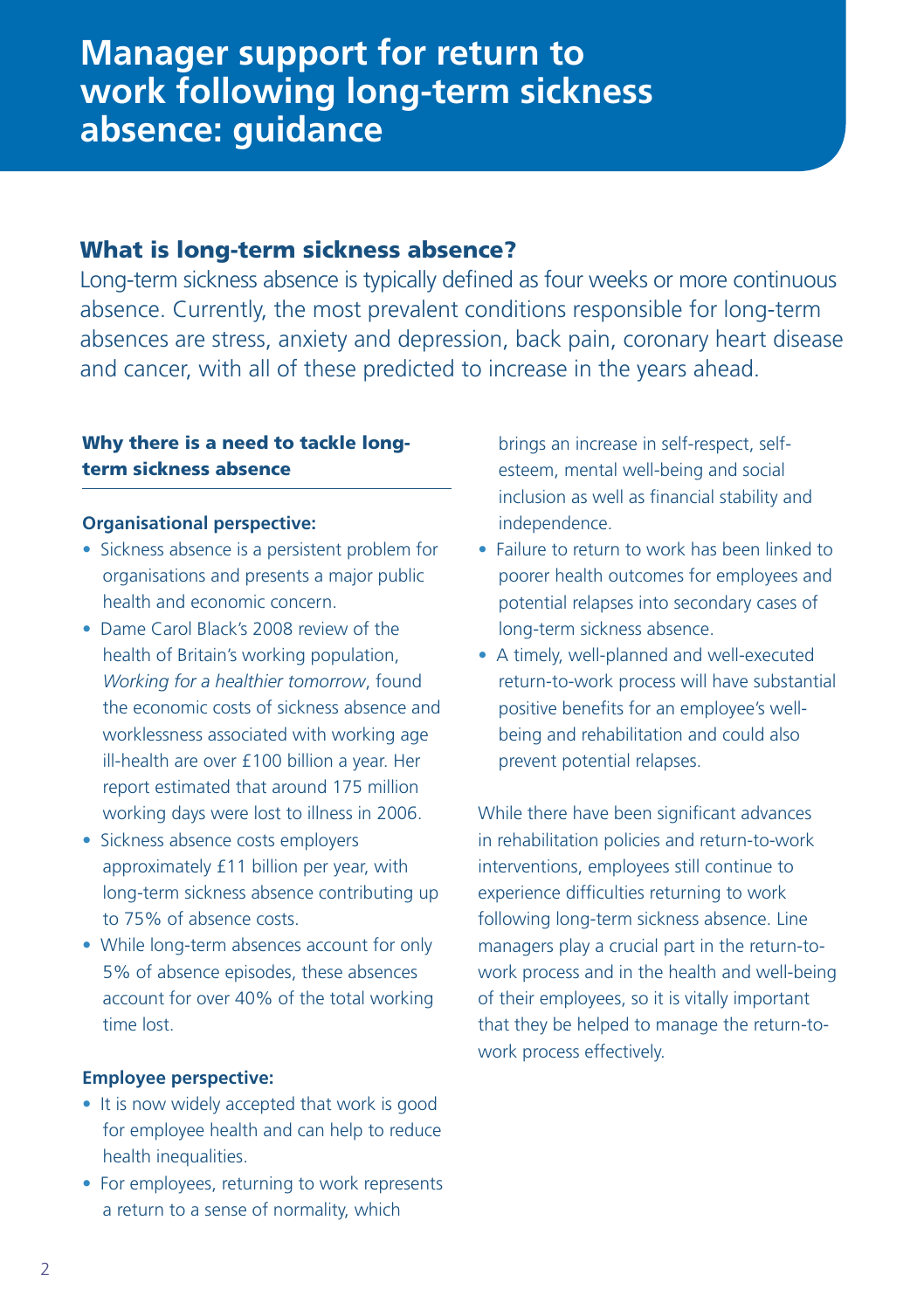### The importance of line managers

Line managers are important in the return-towork process for a number of reasons:

- They are often the first contact point when the employee is unwell and does not attend work.
- They are responsible for the day-to-day management of the employee on their return.
- They are key to work adjustments and implementation of work redesign initiatives.
- They may be the first person called upon by the employee when they need to meet HR/ occupational health (OH) for advice on their condition and the return to work.
- Their behaviour can influence employees' exposure to workplace psychosocial hazards (for example work demands, control, and so on) and these are likely to be felt more keenly by those returning following a period away from the workplace.
- Their behaviour can cause employee stress (or prevent additional stress), and stress or anxiety is likely to be felt more keenly by those returning following a period of sickness absence.

#### **Recent changes**

The Government has recently introduced 'fit notes' to replace the old 'sick note' system to encourage those on long-term sick leave to make an early return to work with the support of their organisation. GPs will be able to recommend that employees may be fit for work, providing that their advice on relevant action (usually in the form of practical support such as amended working hours or duties) is taken into account. This will put greater responsibility on line managers to provide appropriate support to employees to remove some of the challenges they may face when returning to work. Line managers may therefore require greater guidance from OH/HR on how best to provide this support.

# **What line manager behaviours are important to support return to work?**

While practical workplace adjustments are welcomed by the employee, the behaviours line managers display when managing a returning employee are vital for a successful return to work and to prevent relapse. A research team from Goldsmiths University of London, Loughborough University and Affinity Health at Work, funded by the British Occupational Health Research Foundation and supported by the CIPD, the HSE and Healthy Working Lives has been exploring this issue.

The research aimed to identify both the positive manager behaviours needed and negative behaviours that should be avoided to bring about an employee's successful return to work following long-term sickness absence due to stress, anxiety and depression, back pain, heart disease or cancer. A combined qualitative and quantitative methodology was adopted, using a range of perspectives, to develop a *Competency Framework for Managers to Support Return to Work*. The flow diagram below outlines the research process and the resultant *Competency Framework for Managers to Support Return to Work* is provided on the following page.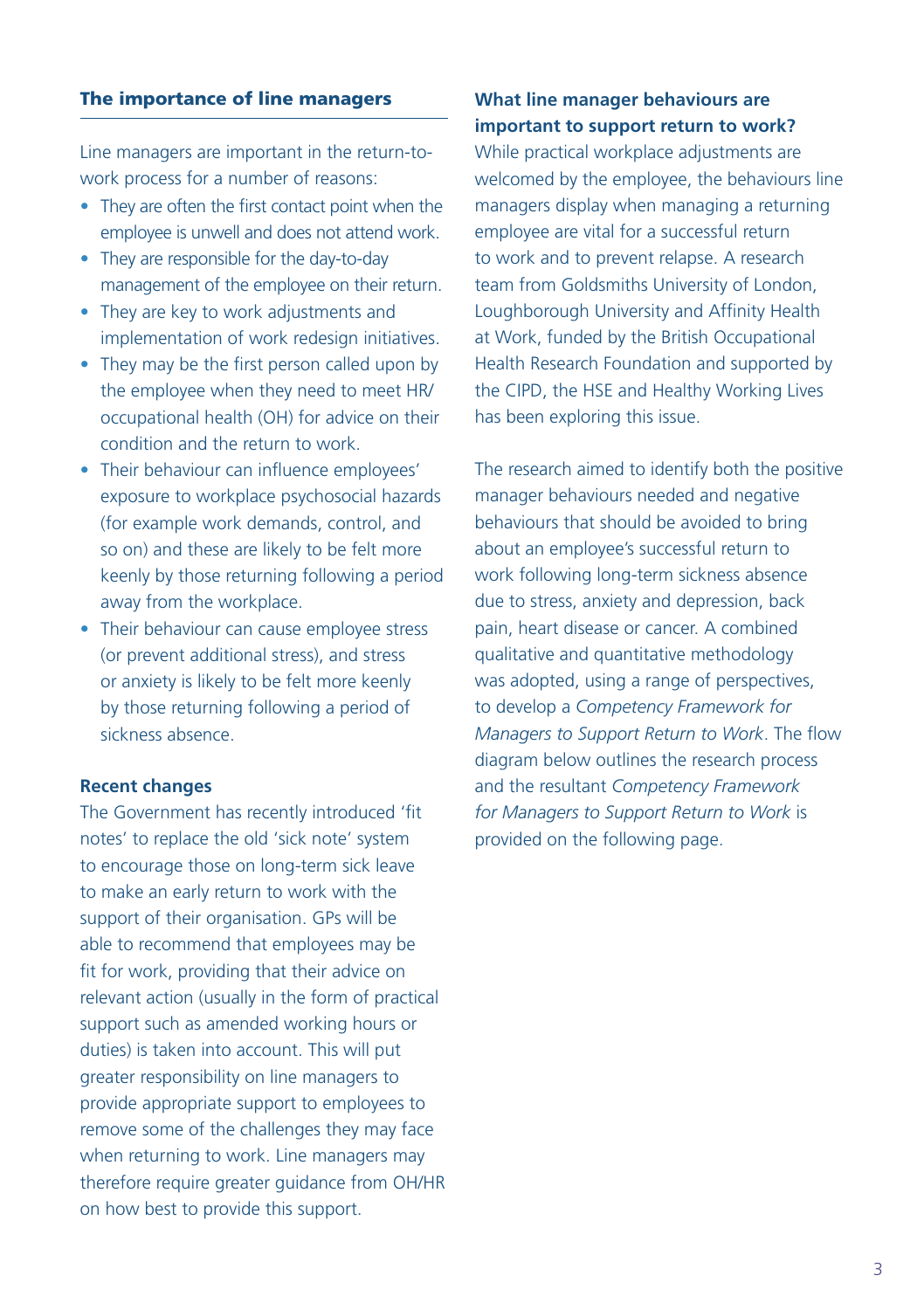# STAGE 1

### **Identifying the manager behaviours**

5 workshops with HR and OH professionals and 46 interviews with managers and employees with experience of the return-to-work process. Data analysed to identify themes and develop the preliminary *Competency Framework for Managers to Support Return to Work.* 

# STAGE 2

#### **Developing the Competency Measure for Managers to Support Return to Work**

Questionnaire developed drawing from the pool of management behaviours extracted from the focus groups and interviews in Stage 1.

# STAGE 3

# **Trial and refinement of the Competency Framework and Measure for Managers to Support Return to Work**

Distribution of questionnaire to 186 managers and 359 employees. Analysis of the results and refinement of both the *Competency Framework for Managers to Support Return to Work* and the *Competency Measure for Managers to Support Return to Work* following factor analysis.

# STAGE 4

### **Follow-up survey**

Refined questionnaire sent back to the original employees and managers after a period of six months. Analysis to examine the reliability and validity of the competency framework and measure over time.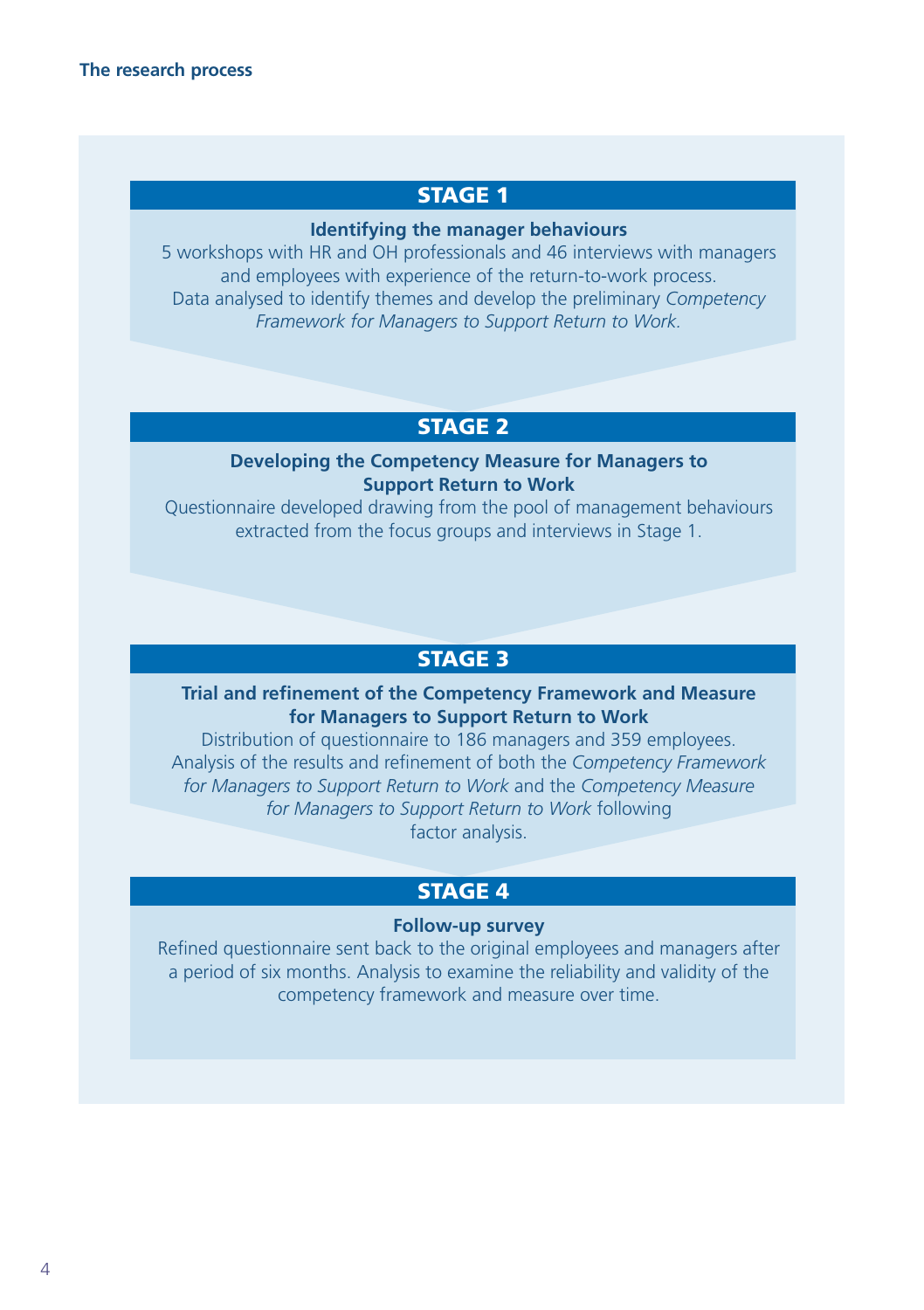# **Competency Framework for Managers to Support Return to Work**

|                                                     |                                      |   | <b>Examples of manager behaviour</b>                                                                                                                                                                                                                                                                                                                                                                                                                                                                                                                                                                                                                                                                                                                                                                                                                               |
|-----------------------------------------------------|--------------------------------------|---|--------------------------------------------------------------------------------------------------------------------------------------------------------------------------------------------------------------------------------------------------------------------------------------------------------------------------------------------------------------------------------------------------------------------------------------------------------------------------------------------------------------------------------------------------------------------------------------------------------------------------------------------------------------------------------------------------------------------------------------------------------------------------------------------------------------------------------------------------------------------|
|                                                     |                                      |   | During the employee's absence, the manager                                                                                                                                                                                                                                                                                                                                                                                                                                                                                                                                                                                                                                                                                                                                                                                                                         |
| While the employee<br>$\frac{1}{15}$ off            |                                      | V | • regularly communicates with the individual via telephone or email<br>• regularly communicates work issues with the individual to keep them in the loop<br>• focuses conversations more on the individual's well-being<br>• is in touch with the individual's close colleagues with regards to their health<br>• encourages work colleagues and other members of the organisation to keep in<br>touch with the individual<br>• relays positive messages through family or friends<br>• makes it clear that the individual should not rush back to work<br>• makes it clear that the company will support the individual during their absence<br>• reassures the individual that their job will be there for them when they return<br>• prevents the individual from pushing him/herself too much to return to work                                                |
| Once the employee has returned to work, the manager |                                      |   |                                                                                                                                                                                                                                                                                                                                                                                                                                                                                                                                                                                                                                                                                                                                                                                                                                                                    |
| The initial return<br>to work                       |                                      |   | • gives the individual lighter duties/different jobs during their initial return to work<br>• incorporates a phased return to work for the individual<br>• remains objective when discussing return-to-work adaptations for the individual<br>• explains the return-to-work process/procedures to the individual before they return<br>• explains any changes to the individual's role, responsibilities and work practices<br>• meets the individual on their first day back<br>· makes the individual's first weeks back at work as low-stress as possible                                                                                                                                                                                                                                                                                                       |
| behaviours<br>Negative                              |                                      | X | • loses patience with the individual when things become difficult<br>• displays aggressive actions<br>• questions the individual's every move<br>· goes against the individual's requests for certain adjustments to be made to their work<br>• makes the individual feel like a nuisance for adding extra work to their schedule                                                                                                                                                                                                                                                                                                                                                                                                                                                                                                                                  |
| General behaviour                                   | Managing<br>the team                 | ✔ | · asks the individual's permission to keep the team informed on their condition<br>• makes the individual feel like they were missed by the organisation<br>• encourages colleagues to help in the individual's rehabilitation process<br>• promotes a positive team spirit<br>• regularly communicates with HR/OH and keeps the individual informed                                                                                                                                                                                                                                                                                                                                                                                                                                                                                                               |
|                                                     | Open and sensitive approach          |   | • is proactive in arranging regular meetings to discuss the individual's condition and<br>the possible impact on their work<br>• communicates openly<br>• listens to the individual's concerns<br>• understands that, despite looking fine, the individual is still ill<br>• appreciates the individual's wishes<br>$\bullet$ has an open-door policy so the individual can always approach them with any concerns<br>• adapts their approach to be more sensitive towards the individual<br>• allows the individual to maintain a certain level of normality<br>• is quick to respond to the individual via email or telephone when they have a concern<br>• takes responsibility for the individual's rehabilitation<br>• acknowledges the impact the individual's illness has on them<br>• remains positive with the individual throughout their rehabilitation |
|                                                     | knowledge<br>procedural<br>Legal and |   | • shows awareness of their relevant legal responsibilities<br>• understands the need to make reasonable adjustments by law<br>• follows the correct organisational procedures                                                                                                                                                                                                                                                                                                                                                                                                                                                                                                                                                                                                                                                                                      |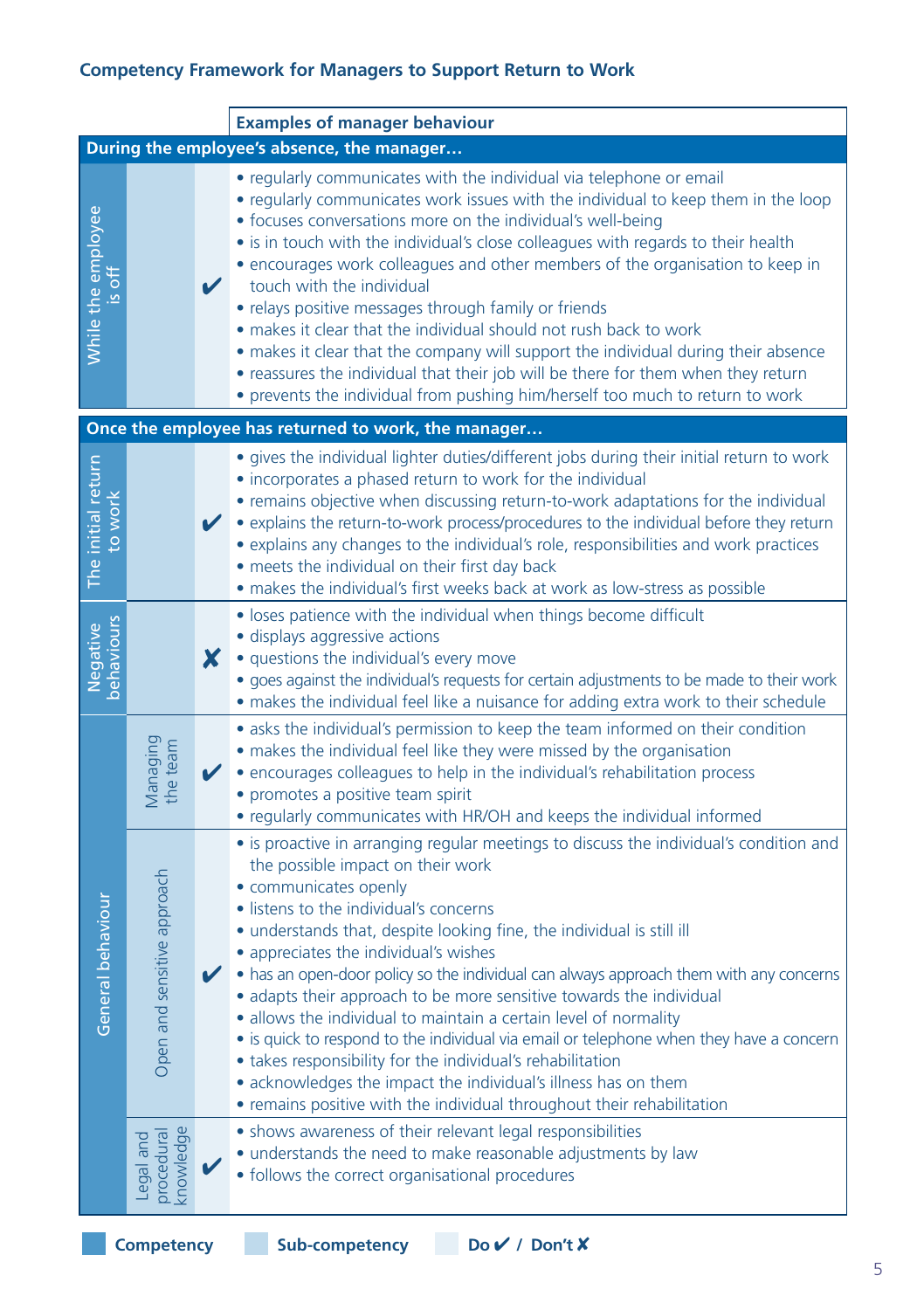#### **1 Clear set of behaviours**

 when managing an employee's return to work *The Competency Framework for Managers to Support Return to Work* provides clear and specific behaviours that you can refer to following long-term sickness absence. You can use the framework to identify your existing strengths and explore where you may require additional support, guidance or training.

#### **2 No single 'silver bullet' behaviour**

A range of behaviours is important to support employees to return to work following longterm sick leave: there is no single 'silver bullet' behaviour or competency needed. It is likely that different behaviours are important at different times and for different employees, depending on the illness conditions involved.

# **3 Supporting return to work is about good people management**

To be effective at supporting an employee in returning to work, you do not necessarily have to be knowledgeable about their illness condition. It is more important that you show good people management skills, including effective communication, sensitivity to and understanding of the individual and awareness of the context.

# **4 These behaviours can help you manage the 'fit note'**

The Government has recently introduced 'fit notes' to replace the old 'sick note' system to encourage those on long-term sick leave to make an early return to work if appropriately supported by their organisation. The behaviours set out in the *Competency Framework for Managers to Support Return to Work* can help you fulfil the responsibilities this will put on you.

#### **5 Build good relationships with staff**

You are most likely to be in a good position to support an employee returning to work if you have established a good relationship with that person prior to their absence. Thus part of good sickness absence is about ongoing good people management and establishing good relationships with all your employees.

### **6 Contact employees while they are off work**

Line managers are often hesitant to contact employees while they are off work. However, maintaining contact with the employee during their sickness absence is generally both welcomed by the employee and is associated with a range of positive return-towork outcomes. Furthermore, contact at this stage may also help to relieve the employee's anxiety regarding return to work, thereby addressing one of the barriers to return to work as reported by employees.

#### **7 Sustain supportive behaviour**

There is a need to continue displaying the behaviours relevant to supporting return to work well beyond the initial return. There can be a tendency to return to business as usual following the employee's return; however the returning employee may need ongoing support for some months following their initial return.

#### **8 Seek support where you need it**

 the process, illness condition and work You should look to occupational health and/or HR for support as it is likely that they will be able to provide information about adjustments to help manage the absent or returning employee, and be available to discuss any concerns arising throughout the process.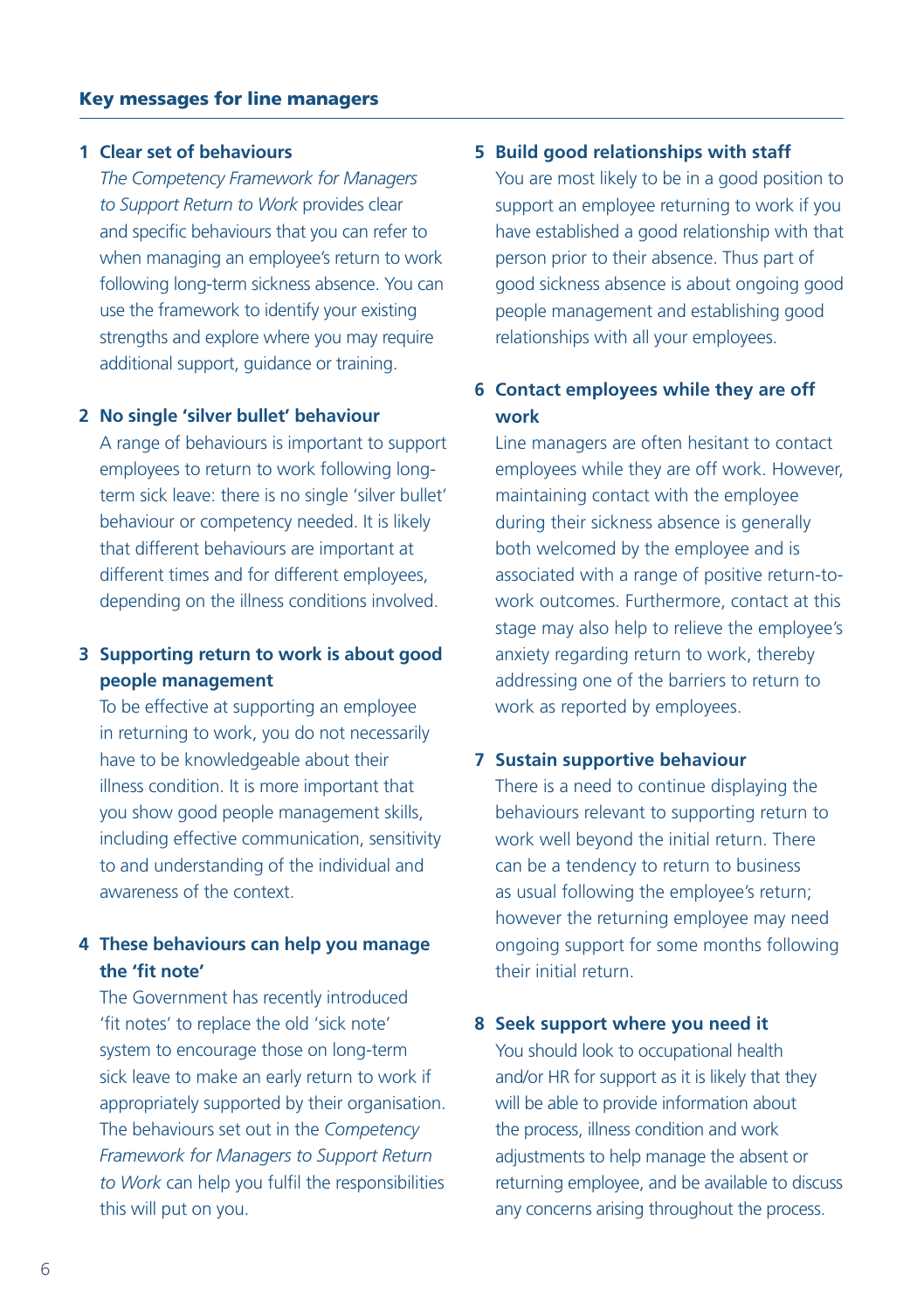# **1 Clear set of behaviours in accessible language**

support and training the manager may need. *The Competency Framework for Managers to Support Return to Work* provides clear and specific behaviours that you can refer to when supporting an employee's return to work following long-term sickness absence. It puts the management of return to work in an easily accessible language that you can use in discussions with the line manager. You can use the framework to raise managers' awareness of the behaviours and their importance, and to discuss what guidance, They can also be linked to other competency frameworks and/or used to guide the development of learning and development and/or performance appraisal mechanisms.

# **2 Provide managers with guidance, support and training where necessary**

 and explore areas where they may require they are preparing to manage an employee You can use the *Competency Framework for Managers to Support Return to Work* to help managers identify their existing strengths additional support, guidance or training when returning to work following long-term sickness absence. While some line managers may demonstrate a number of the relevant behaviours already, others may be unaware of them or not know how best to show them. You need to be ready to provide development opportunities, such as training, guidance and support, to help managers develop relevant behaviours if required. The framework can help you tailor guidance, support and training to the line manager's needs.

# **3 Supporting return to work is about good people management**

Managers should be made aware that, in order to be effective at supporting an employee in returning to work, they do not necessarily have to be knowledgeable about the employee's health condition. It is more important that the manager shows general good people management skills, including effective communication, sensitivity to and understanding of the individual, and awareness of the context. While you can support managers with information about the employee's condition where this is helpful, it is probably more important to promote good people management skills throughout the organisation.

# **4 Pre-existing manager–employee relationship is vital for a successful return to work**

Managers are most likely to be in a good position to support an employee returning to work if they have established a good relationship with that person prior to their absence. Thus, part of good sickness absence management is about ongoing good people management and managers establishing good relationships with all their employees. You can therefore enhance line managers' absence management by setting a positive people management culture and providing appropriate management training and development to emphasise good people management skills for all line managers.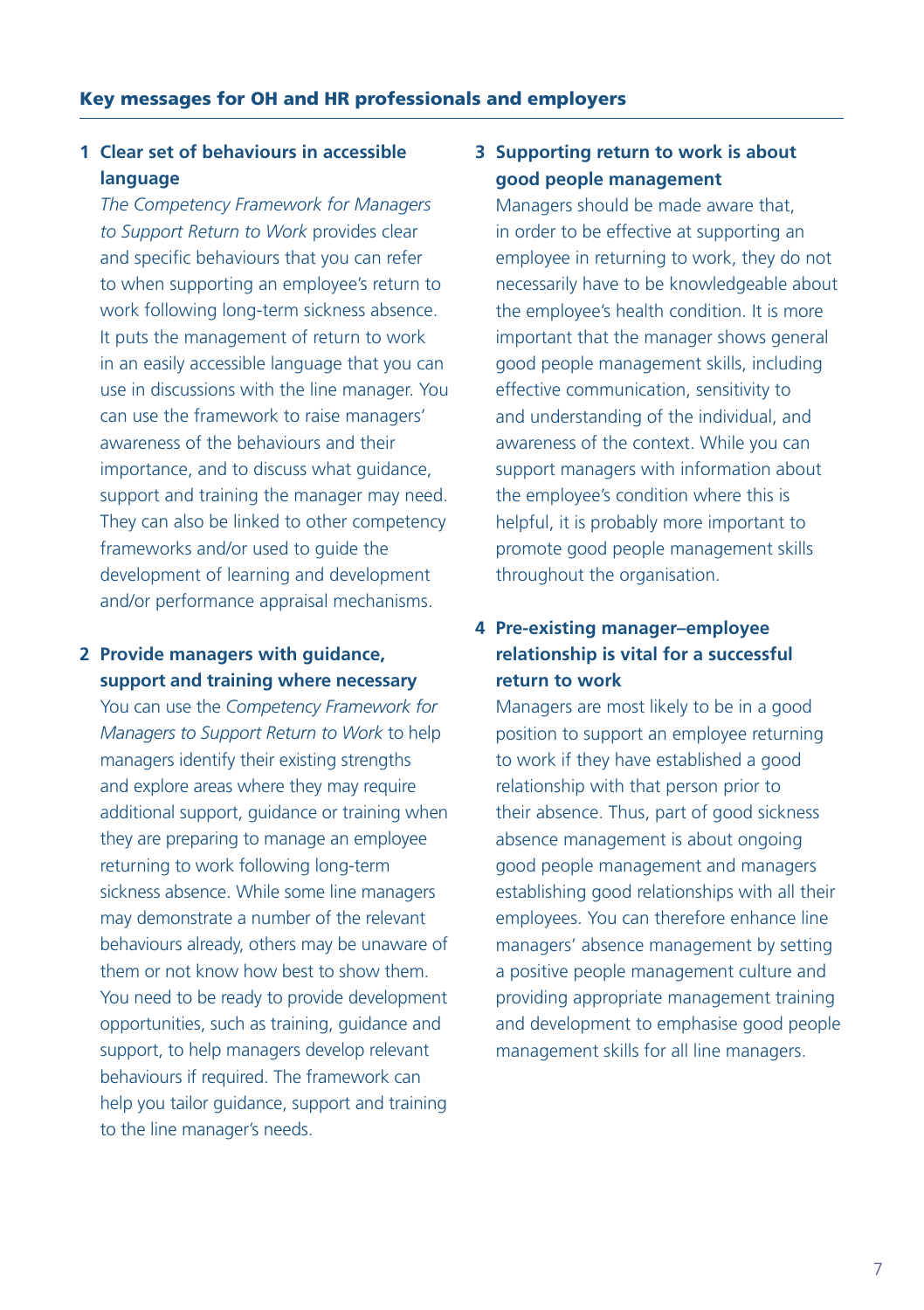- **5 The framework can help you support managers in dealing with the 'fit note'**  As mentioned above, the Government has recently introduced 'fit notes' to replace the old 'sick note' system to encourage those on long-term sick leave to make an early return to work if appropriately supported by their organisation. With more pressure now being placed on the line manager during an employee's return to work, it is important that you find ways to support the line manager in shouldering this responsibility. *The Competency Framework for Managers to Support Return to Work* provides a way for you to do this. **6 Encourage managers to contact**
- **employees while they are off work**

 However, maintaining contact with the generally both welcomed by the employee and associated with a range of positive informal, non-work-related contact while in doing this. This may relieve some of the need to be sensitive to situations where Line managers are often hesitant to contact employees while they are off work. employee during their sickness absence is return-to-work outcomes. You should encourage the line manager to maintain the employee is absent and support them employee's anxiety regarding return to work and so make for a more successful return-to-work process. However, you do the manager has contributed in some way to the employee's health condition (for example due to work-related stress) and ensure that, in these cases, someone else takes responsibility for maintaining contact with the absent employee.

# **7 Consider who should support the returning employee**

If the employee perceives their line manager to have been part of the cause of their longterm sickness absence (for example, due to work-related stress) then it is important that you find another person to help with the return to work or another line manager with whom the employee has a better relationship.

### **8 Sustain supportive behaviour**

There can be a tendency to return to business as usual following the initial phase of the employee's return – for example, once the phased return has been completed. However, it is likely that the returning employee will need ongoing support for some months following their initial return. You should encourage and support managers to maintain behaviours relevant to return to work well beyond the initial return to work.

#### **9 Be readily available**

 ready to provide the information and support managers need. This may be the employee's health condition and the or returning employee. Managers will OH and HR professionals should aim to be easily accessible to line managers and guidance about the return-to-work process, work adjustments needed by the absent value your being available to discuss their concerns throughout the process.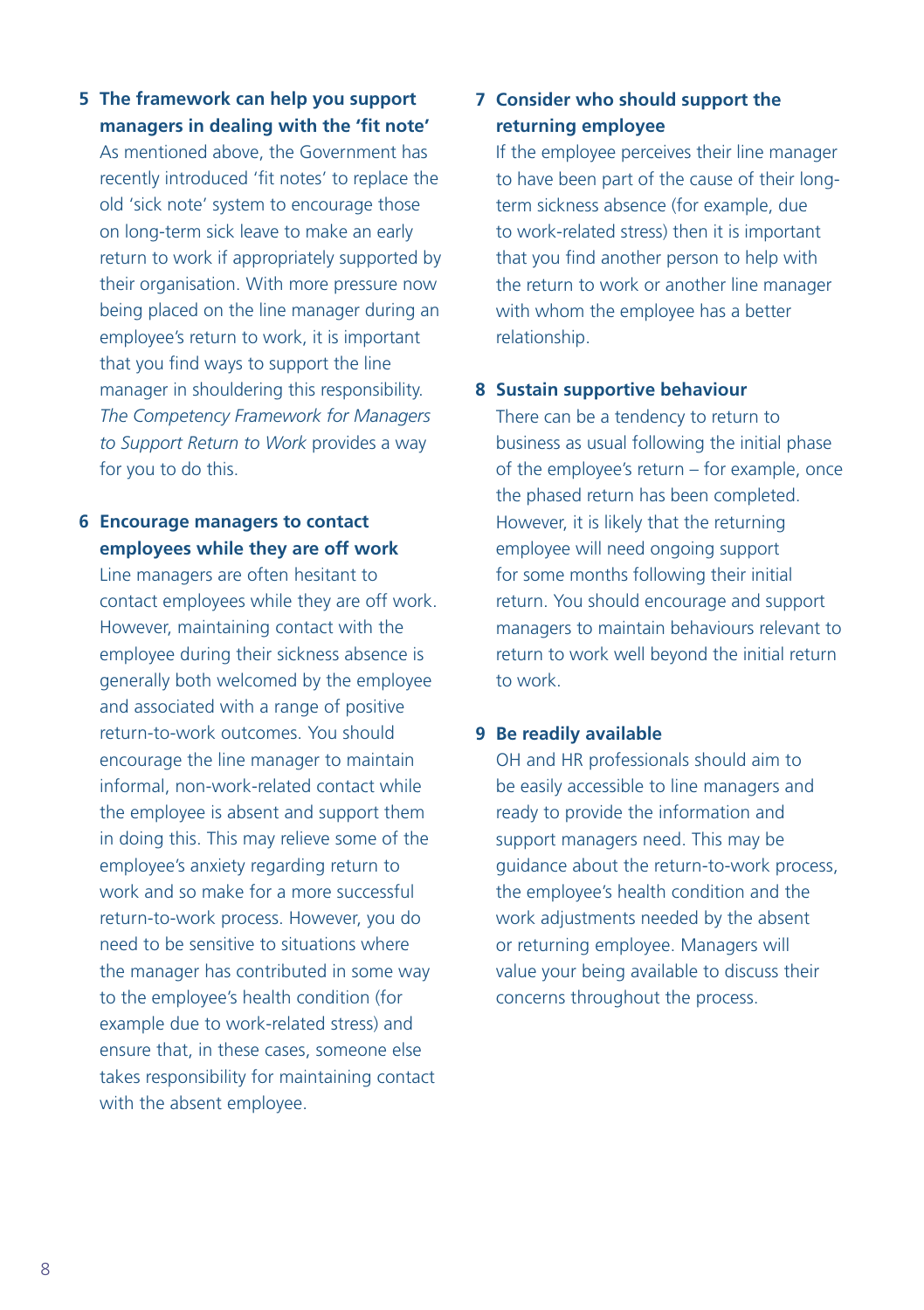### Sources of useful information

#### **Sickness absence management**

NICE guidance on long term sickness absence: **http://guidance.nice.org.uk/PH19/** 

 A free Occupational Health Advice line for small businesses including advice on fitnotes: **http://www.workingforhealth.gov.uk/ Initiatives/OccupationalHealth/Default.aspx** 

A free service to help keep employees at work or to return to work: **http://www.workingforhealth.gov.uk/** 

**Initiatives/fit-for-work-service/Default.aspx** 

Guidelines on return to work after operations from Royal College of Surgeons: **http://www.rcseng.ac.uk/patient\_ information/return-to-work/** 

A new single site for all things related to return to work: **http://www.healthyworkinguk.co.uk/** 

**websiteleaflets/main** 

#### **Stress, anxiety and depression**

Shift: **www.shift.org.uk**  Mind: **www.mind.org.uk**  Sainsbury Centre for Mental Health: **www.scmh.org.uk**  Mental Health Foundation: **www.mentalhealth.org.uk**  Rethink: **www.rethink.org** 

#### **Back pain**

ARMA (Arthritis and Musculoskeletal Alliance): **www.arma.uk.net**  Pain Support: **www.painsupport.co.uk**  Back Care: **www.backcare.org.uk**  Scoliosis Association UK: **www.sauk.org.uk**  Chartered Society of Physiotherapy: **www.csp.org.uk** 

#### **Cancer**

Macmillan: **www.macmillan.org.uk**  Cancer Research UK: **www.cancerresearchuk.org**  Marie Curie Cancer Support: **www. mariecurie.org.uk**  Rarer cancers: **www.rarercancers.org.uk** 

#### **Coronary heart disease**

Heart2Hearts: **www.heart2hearts.co.uk**  British Heart Foundation: **www.bhf.org.uk**  H.E.A.R.T. UK: **www.heartuk.org.uk**  British Association for Cardiac Rehabilitation: **www.bcs.com/pages/page\_bacr. asp?PageID=314&NewsCatID=852** 

#### **Fit note guidance**

**www.dwp.gov.uk/docs/fitnote-employerguide.pdf** 

### **Further information on the research**

The full scientific research report relating to this project can be downloaded from: **http://www.bohrf.org.uk/projects/ rehabilitation.html** 

This research was conducted by Dr Joanna Yarker and Ben Hicks (Goldsmiths, Univ London), Dr Fehmidah Munir (Loughborough Univ) and Emma Donaldson-Feilder (Affinity Health at Work).

For further details about the research project, please contact Affinity Health at Work, **info@affinityhealthatwork.com**